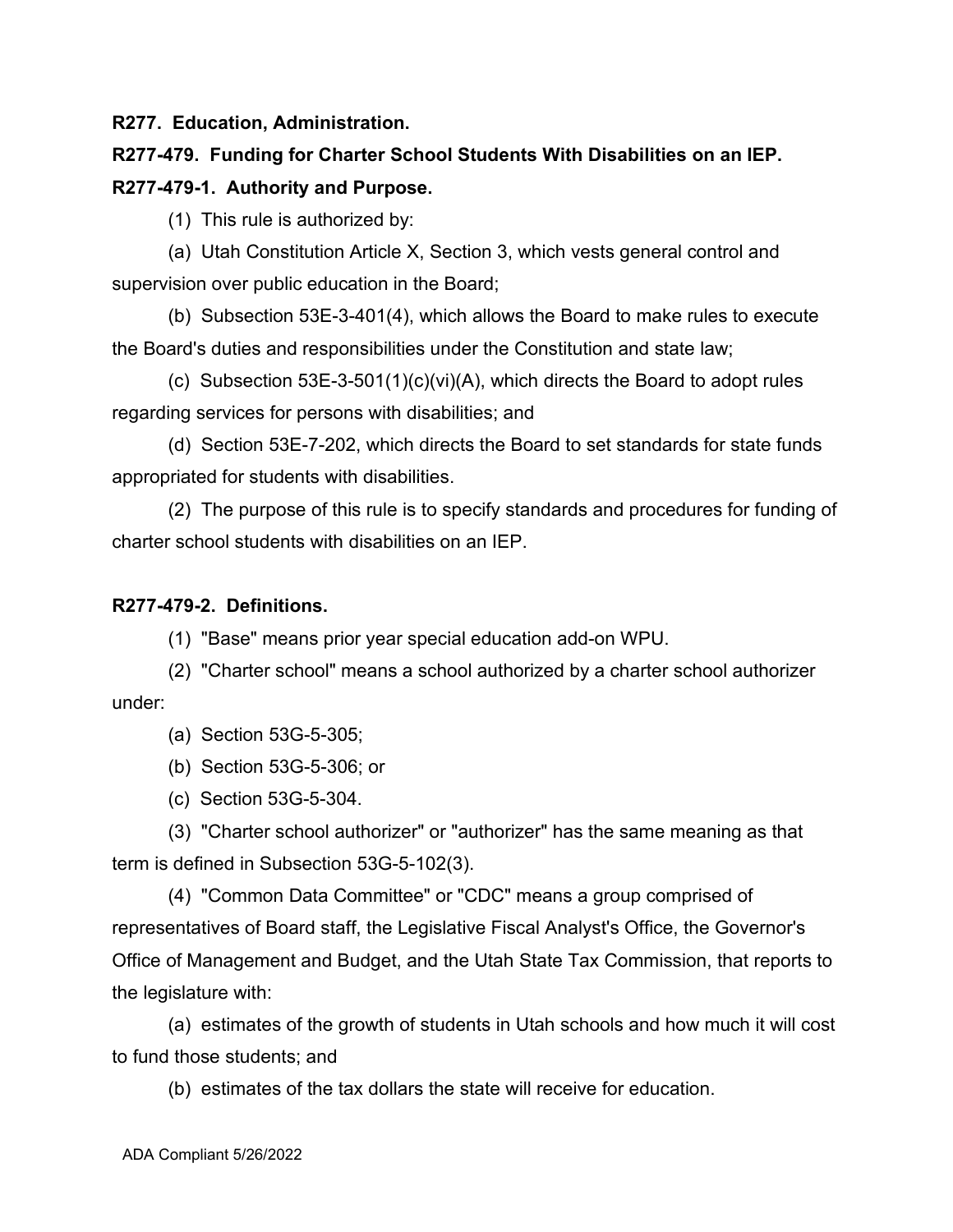(5) "Estimated enrollment" means the enrollment projections done by the CDC as approved by the Superintendent and used for legislative projections.

(6) "Foundation" means the average of self-contained and resource special education students average daily membership over the previous five years.

(7) "Negative growth adjustment" means prior year special education add-on WPU minus weighted negative growth.

(8) "New charter school" means a charter school with less than five years of operation.

(9) "Positive growth adjustment" means prior year special education add-on WPU plus weighted growth.

(10) "Prevalence rate" means the percentage of students with disabilities within the total student enrollment.

(11) "Previous five years" means the five year span between the seventh and second prior fiscal year.

(12) "Significant expansion" means a substantial increase in the number of students attending a charter school due to a significant event, such as the addition of new grade levels or additions of sites, that is unlikely to occur on a regular basis.

(13) "Special education" means specially designed instruction and related services to meet the unique needs of a student with a disability in accordance with R277-750.

(14) "Student with a disability" means a student, evaluated in accordance with Utah State Board of Education Special Education Rules, and determined to be eligible for special education and related services.

(15) "Total enrollment" means the total number of all students enrolled in all campuses of a school as of the October 1 UTREx update.

(16) "Utah eTranscript and Record Exchange" or "UTREx" means a system that allows:

(a) individual detailed student records to be exchanged electronically among public education LEAs and the Superintendent; and

(b) electronic transcripts to be sent to any post-secondary institution that participates in the e-transcript service.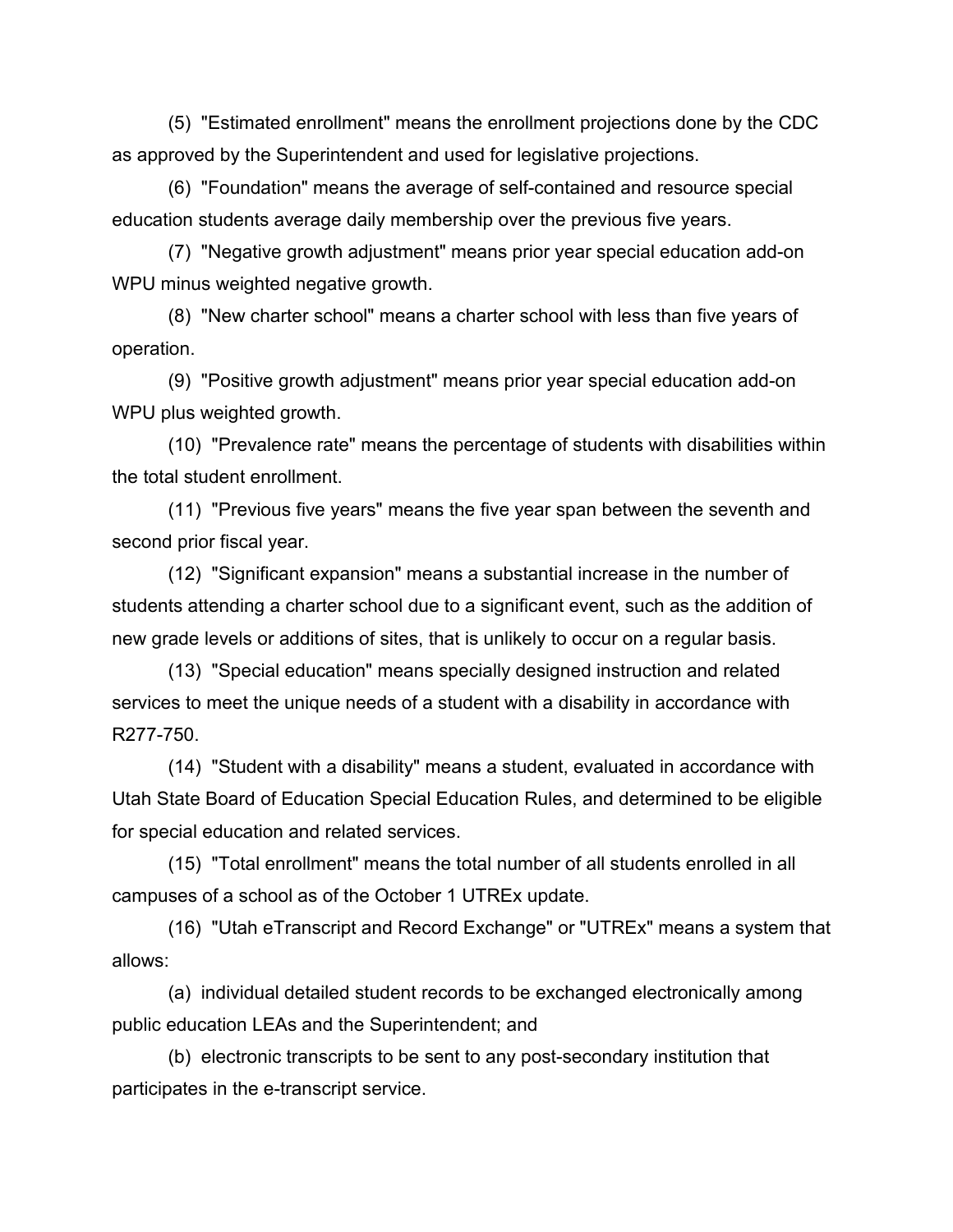## **R277-479-3. Charter School Special Education Add-On Funding.**

(1) For existing charter schools, the Superintendent shall calculate the foundation based on the average ADM of students with disabilities for the previous five years.

(2)(a) For new charter schools, the Superintendent shall calculate the foundation based on the average special education ADM for the number of years the new charter school has been in operation beyond the first year, until the charter school completes its fifth year of operation.

(b) In its first operational year, a new charter school shall receive special education funding based on estimated enrollment projections made by the CDC and approved by the Superintendent for legislative projections.

(c) For a new charter school, the estimate of students with disabilities shall be 10 percent of the estimated enrollment.

(3) The foundation is the minimum amount a charter school may receive for special education-add on funding.

(4)(a) The Superintendent shall apply a positive growth adjustment to a charter school's foundation for weighted growth.

(b) Weighted growth is determined by comparing special education ADM and total ADM from the third and second prior fiscal years.

(c) The rate of growth in special education ADM may not exceed the rate of growth in total ADM.

(d) The Superintendent shall multiply positive weighted growth by a factor of 1.53 and add the result to a charter school's foundation.

(e) The Superintendent may not impose a funding cap based on the charter prevalence rate because a charter school is designed and authorized specifically to serve students with disabilities.

(f) When there is no growth, either because a charter school is new or because the same number of students are enrolled, the Superintendent may not apply a positive growth adjustment.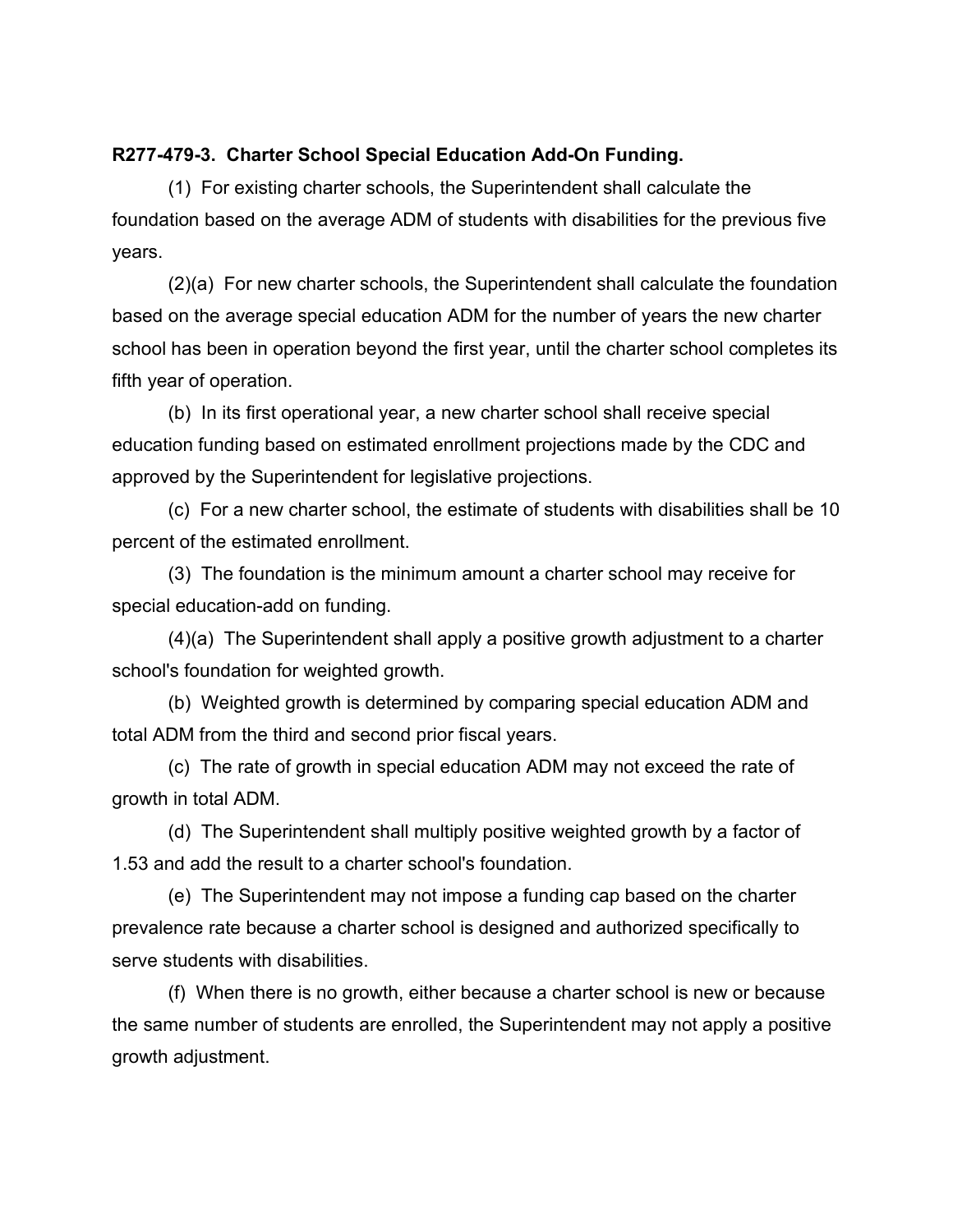(5)(a) The Superintendent shall apply a negative growth adjustment to a charter school's base for decline in special education ADM.

(b) The negative growth adjustment is the base multiplied by the percentage of enrollment decline.

(c) The Superintendent shall subtract the result calculated under Subsection (5)(b) from the base to determine WPU.

(d) When there is no decline in a charter school's enrollment of students with disabilities, either because the charter school is new or because the same number of students are enrolled, the Superintendent may not apply a negative growth adjustment to the charter school's allotment.

(e) If a negative growth adjustment brings the WPU below the foundation, the charter school shall receive the foundation WPU.

(6)(a) If an authorizer approves a significant expansion for a charter school, during the first and second years of expansion, the Superintendent shall multiply the projected increase in enrollment by the most recent prevalence rate to arrive at the WPU supplement for the charter school.

(b) After the first and second years of a charter school's expansion, the special education formula provided in this Section R277-479-3 shall account for the expansion.

(c) If an authorizer approves a significant expansion for a charter school during the third year of operation and beyond, the Superintendent shall calculate a significant expansion adjustment by estimating the number of students with disabilities to be ten percent of the projected enrollment, and provide funding for these anticipated students.

(d)(i) The Superintendent shall base the estimate under Subsection (6)(c) on a projected expansion adjustment calculated by the Superintendent accounting for expansion information provided by a charter school's authorizer.

(ii) The Superintendent shall multiply the projection by the prevalence rate of students with disabilities for the charter school for the most recent year calculated in the add-on formula.

(iii) The Superintendent shall allocate the resulting significant expansion adjustment WPU as an expansion supplement to the charter school's add-on WPU.